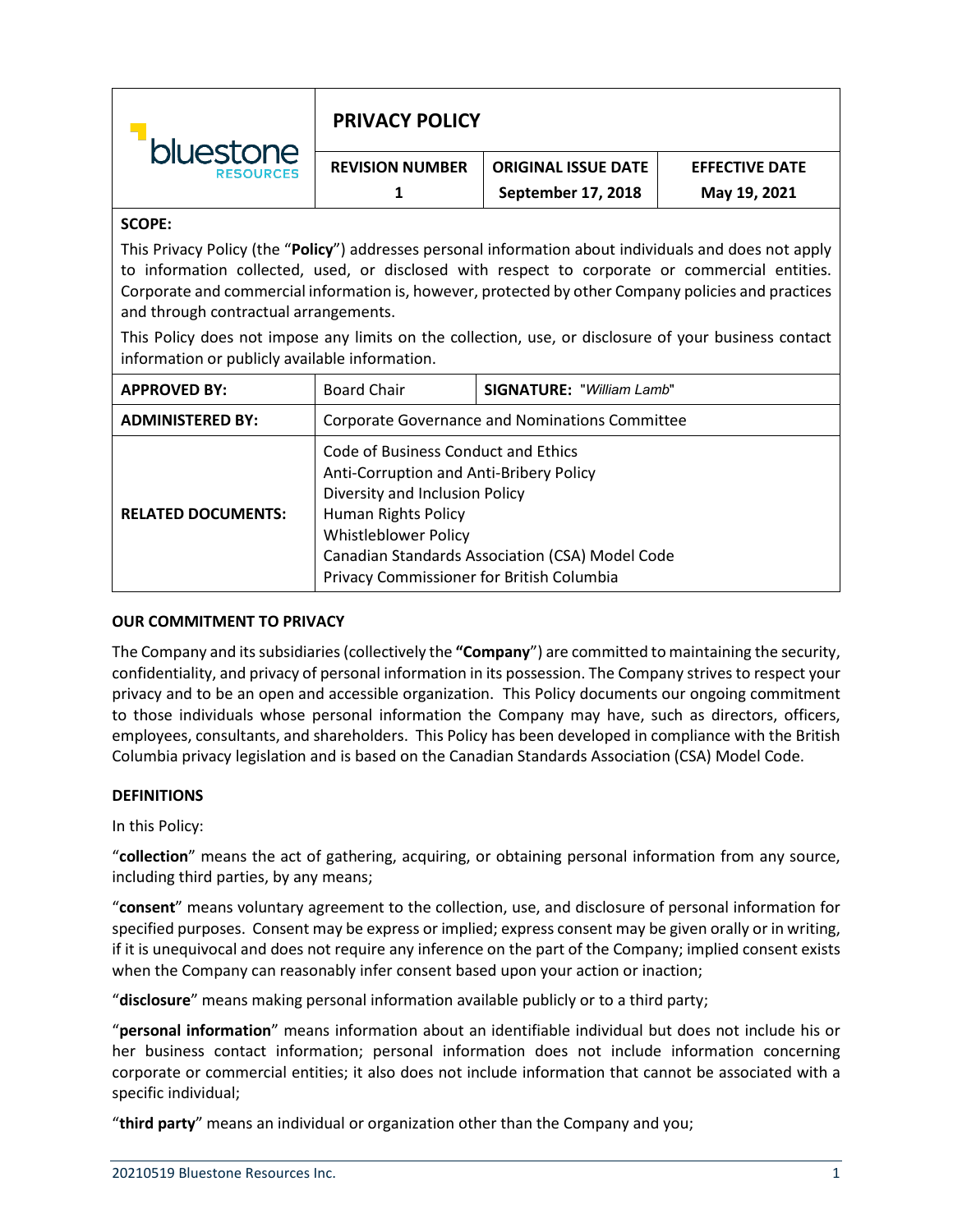"**use**" means the treatment and handling of personal information by and within the Company; and

"**you**" and "**your**" refer to persons whose personal information the Company may have, including directors, officers, employees, consultants, and shareholders.

### **ACCOUNTABILITY**

The Company is accountable and responsible for personal information under its control. The Company has designated the Corporate Secretary as the person who is accountable for the Company's compliance with this Policy.

Ultimate accountability for the Company compliance rests with the Company's Board of Directors which delegates day-to-day accountability to the Corporate Secretary. Other individuals within the Company may be accountable for the day-to-day collection and processing of personal information or to act on behalf of the Corporate Secretary.

The Company will adopt procedures to protect personal information and to receive and respond to complaints and inquiries.

# **PURPOSES**

When collecting information, the Company will state the purpose of collection and will provide, on request, contact information for the Corporate Secretary who can answer questions about the collection.

The Company collects your personal information for the following purposes:

- a. to manage and develop our business, including personnel and employment matters;
- b. to establish, maintain, and facilitate responsible communication with you; and
- c. to meet legal and regulatory requirements.

The above collection, use, and disclosure are a reasonably necessary part of your relationship with the Company.

When your personal information is to be used for a purpose not previously identified, the new purpose will be disclosed to you prior to such use.

#### **CONSENT**

The Company will obtain your consent to collect, use, or disclose personal information except where the Company is authorized or required by law to do so without consent. The Company will make reasonable efforts to ensure that you understand how your personal information will be used and disclosed. Your consent may be express or implied or given through an authorized representative such as a lawyer, agent, or broker. You can withdraw your consent at any time; however, the Company may collect, use, or disclose personal information without your knowledge or consent in exceptional circumstances such as:

- a. for acting in an emergency that threatens an individual's life, health, or personal security;
- b. the information is publicly available;
- c. the Company is collecting or paying a debt;
- d. the Company is obtaining legal advice; or
- e. the Company reasonably expects that obtaining consent would compromise an investigation or proceeding.

Consent may be provided orally, in writing, electronically, through inaction (such as when you fail to notify the Company that you do not wish your personal information collected/used/disclosed for optional purposes following reasonable notice to you) or otherwise. For example, oral consent could be expressed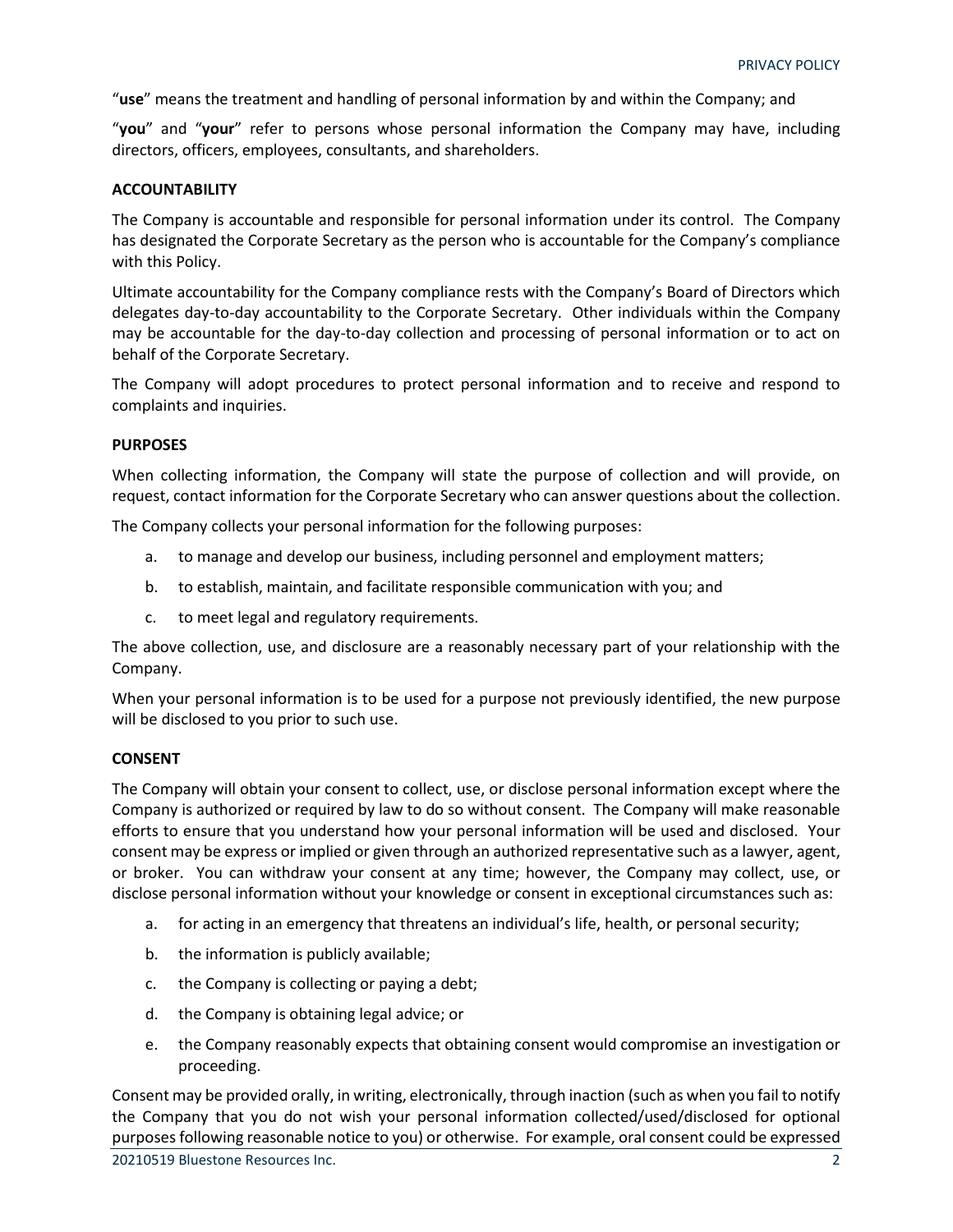over the telephone when information is being collected; electronically when submitting an agreement, application, or other information; or in writing when signing an agreement or application form.

You may withdraw your consent at any time, subject to legal or contractual restrictions, provided reasonable written notice of withdrawal of consent is given by you to the Company. Upon receipt of your written notice, the Company will inform you of the likely consequences of the withdrawal, which may include the inability of the Company to provide certain products or services for which the delivery of that information is a prerequisite. If the information is required by law, the Company may decline to deal with a person who will not consent to the use of such information.

# **LIMITS ON COLLECTION OF PERSONAL INFORMATION**

The Company will only collect personal information for the purposes identified. The Company will use methods that are lawful and will not collect information indiscriminately. The Company may also collect information as authorized by law. The Company and its operations do not target children and individuals under the age of 18 years of age.

### **LIMITS FOR USING, DISCLOSING, AND RETAINING PERSONAL INFORMATION**

Your personal information will only be used or disclosed for the purposes set out above and as authorized by law. The Company will not sell employee or shareholder lists, or personal information, to third parties.

The Company will retain personal information only as long as necessary or expected to be necessary for the identified purposes, or as required by legislation.

### **ACCURACY**

The Company will make a reasonable effort to ensure that personal information it is using or disclosing is accurate, complete, and current as required for the purposes for which it was collected. In most cases, the Company will rely on you to ensure that certain information, such as your street address, email address, or telephone number, is current, complete, and accurate.

The Company will not routinely update information unless it is necessary to fulfill the purposes for which it was collected. You may request amendments to your personal information in our records. If appropriate, the Company will send the amended information to third parties to whom the information has been disclosed.

When a challenge regarding the accuracy of personal information is not resolved to your satisfaction, the Company will annotate the personal information under its control with a note that a correction was requested but not made.

#### **SAFEGUARDING PERSONAL INFORMATION**

The Company is committed to the safekeeping of your personal information in order to prevent its loss, theft, unauthorized access, collection, use, disclosure, duplication, or modification.

The Company has implemented appropriate technical and organizational measures to ensure that its processing of personal data is performed in accordance with applicable data privacy laws. In addition, the Company will take reasonable steps, through contractual or other reasonable means, to ensure that suppliers and agents who assist the Company in providing products and services to you or to whom the Company discloses personal information with your consent, implement a comparable level of personal information protection. Some specific safeguards include, for example, the physical security of offices, and electronic security measures such as passwords and firewalls, and personal identification numbers.

Confidentiality and security are not assured when information is transmitted through email or other wireless communication. The Company will not be responsible for any loss or damage suffered as a result